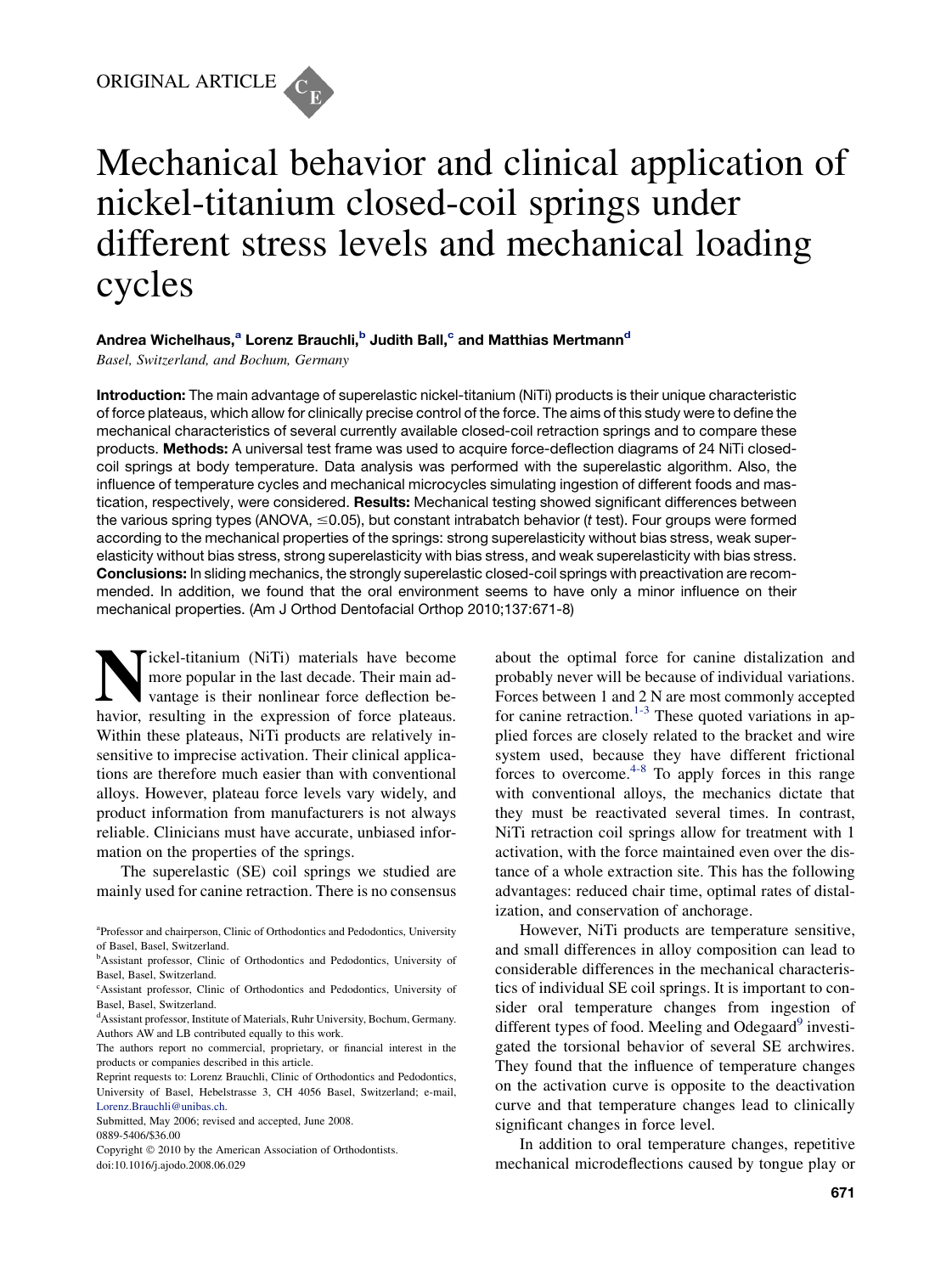<span id="page-1-0"></span>mastication might also cause changes in the force level of NiTi springs. However, we found no data reporting the influence of mechanical microcycles on SE materials in the literature. Theoretically, it might be expected that an increase of stress-induced martensite (SIM) would lead to a decrease of plateau force level. The amount by which the force could decrease, however, is unknown.

Because of the nonlinear force-deflection relationship of SE alloys, the prediction of mechanical properties becomes challenging. Several attempts have been made to characterize the plateaus of NiTi products such as archwires or coil springs. Melsen and  $Terp<sup>10</sup>$  $Terp<sup>10</sup>$  $Terp<sup>10</sup>$ proposed a regression line connecting maximum force and force at 0.5-mm activation to compare SE products. However, this procedure allows only a rough approximation of the plateau. Another proposal is the SE ratio by Segner and Ibe, $^{11}$  $^{11}$  $^{11}$  relating the maximum and minimum slopes on the deactivation curves. This procedure allows for classification into products with SE tendency (ratio,  $\geq$ 2), superelasticity (ratio,  $\geq$ 8), or no SE behavior. But this approach does not tell the orthodontic practitioner the typical force level of the plateau. A more sophisticated approach is described by the SE algorithm (Fig 1). Based on a modification of the SE ratio, it allows for identification of the extension and the force level of the clinically relevant plateau by means of a mathematical calculation and is especially valuable for unbiased comparisons of different products. The aims of this study were to define and compare the mechanical characteristics of several currently available closed-coil retraction springs. Furthermore, the influence of temperature and mastication was investigated.

#### MATERIAL AND METHODS

[Table I](#page-2-0) lists all closed-coil springs included in this study. The mechanical properties were examined in a tensile test at a displacement rate of 1 mm per sec- $\text{and}^{-1}$  with a universal test frame (model 4444, Instron Corp, Wilmington, Del). The load frame was equipped with a  $\pm 100$ -N static load cell (serial number, UK480), and the temperature was kept constant at 37.0 $\rm{^{\circ}C}$  ( $\rm{\pm}0.1\rm{^{\circ}C}$ ) by submersing the samples and fixtures in a water bath. Temperature control and agitation of the water bath was achieved by a thermostat (FS 18 HP, Julabo, Seelbach, Germany). Closed-loop temperature control was achieved with an external resistive precision temperature sensor (PT100, Haraeus Sonsore-Nite GmbH, Kleinostheim, Germany) in the water bath. The sensor was calibrated at  $0^{\circ}$ C in a water-ice mixture ([Fig 2](#page-2-0)).

In the tensile procedure, the specimens were prestressed to a force level of 0.1 N to eliminate experimen-



Fig 1. A, Calculation of the clinical plateau: the clinical plateau is based on the midforce of the SE plateau  $(F_C)$ . It is defined as the force range  $(F_s - F_f)$  of 20% of the SE plateau midforce, which represents the widest span (mm) on the deactivation curve. B, Definition of the modified SE ratio from the ratio of the slopes at the start of the unloading curve (*grey dotted line*) and the slope at the center of the plateau (*grey line*). This modification allows also for the evaluation of preactivated NiTi materials.

tal error from mechanical play in the fixtures. Starting from the 0.1-N prestress displacement, the specimens were consecutively strained to displacements of 4, 8, 15, 20, 25, and 30 mm. Straining was done twice, and only the second data set was used for evaluation to prevent further experimental error from mechanical setting in the fixtures and the crimping connections between the NiTi coil components and the stainless steel attachments of the retraction coils. Five coil springs were measured for each group.

Time, force, and displacement data were acquired electronically with data-acquisition and machine-control software based on Origin7pro (RockWare, Golden, Colo) through the machine's IEEE488 interface. The data acquisition rate was more than 10 samples per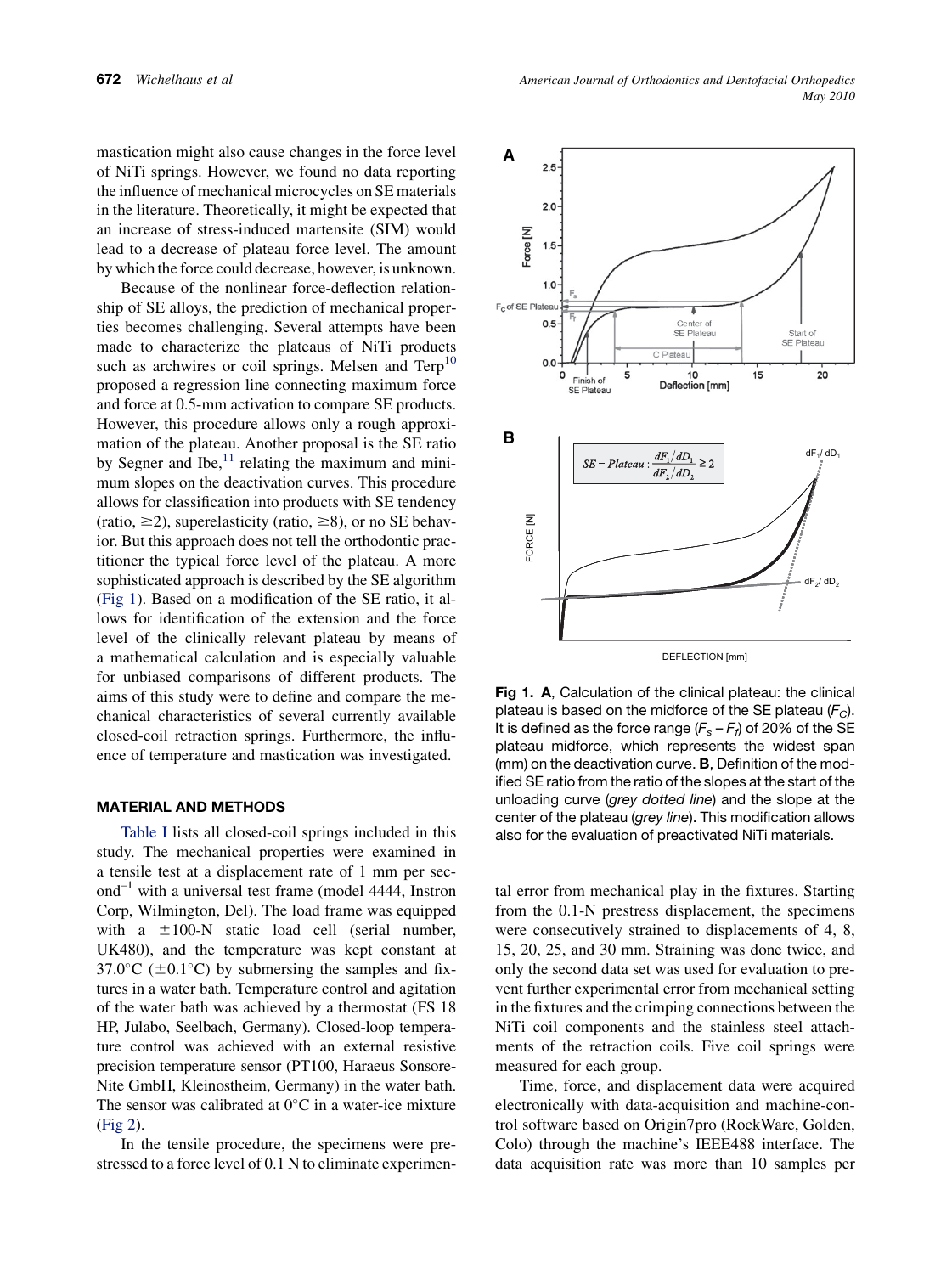| Number         | Manufacturer | Product                               | Size (mm) | Force $(N)$ | Catalog number | Lot       |
|----------------|--------------|---------------------------------------|-----------|-------------|----------------|-----------|
| 1a             | Dentaurum    | Rematitan Lite                        | 9         |             | 758-160-00     | 26649     |
| 1 <sub>b</sub> | Dentaurum    | Rematitan Lite                        | 12        |             | 758-161-00     | 27490     |
| 2a             | Forestadent  | Titanol Instant Zugfeder extra light  |           |             | 311-1026       | 231       |
| 2 <sub>b</sub> | Forestadent  | Titanol Instant Zugfeder light        |           |             | 311-1027       | 20218439  |
| 2c             | Forestadent  | Titanol Instant Zugfeder medium       |           |             | 311-1028       | 061 tc    |
| 3a             | <b>GAC</b>   | Coil springs ultra light              |           | 0.25        | 10-000-26      | A5Z9      |
| 3 <sub>b</sub> | <b>GAC</b>   | Coil springs extra light              |           | 0.50        | 10-000-25      | A322      |
| 3c             | GAC          | Coil springs light                    |           | 0.98        | 10-000-03      | A462      |
| 3d             | GAC          | Coil springs medium                   |           | 1.47        | 10-000-02      | A522      |
| 3e             | GAC          | Coil springs heavy                    |           | 1.96        | 10-000-01      | A222      |
| 3f             | <b>GAC</b>   | Coil springs extra heavy              |           | 2.45        | 10-000-18      | A332      |
| 4a             | Masel        | Elastinol coil spring constant closed | 9         | 0.50        | 4107-319       | 87665     |
| 4b             | Masel        | Elastinol coil spring constant closed | 9         | 0.98        | 4107-320       | 78770     |
| 4c             | Masel        | Elastinol coil spring constant closed | 9         | 1.47        | 4107-321       | 76589     |
| 4d             | Masel        | Elastinol closed                      | 9         | 1.96        | 4107-322       | 5697      |
| 4e             | Masel        | Elastinol coil spring variable closed | 9         |             | 4107-309       | 86093     |
| 4f             | Masel        | Elastinol coil spring variable closed | 12        |             | 4107-312       | 5697      |
| 5a             | Ormco        | NiTi extension spring light force     |           |             | 222-5610       | 02C114    |
| 5 <sub>b</sub> | Ormco        | NiTi extension spring medium force    |           |             | 222-5612       | 02D74     |
| 5c             | Ormco        | NiTi extension spring heavy force     |           |             | 222-5620       | 01L6      |
| 6a             | Ortho Org.   | Nitanium closing spring               | 9         |             | 100-622        | 510873A02 |
| 6b             | Ortho Org.   | Nitanium closing spring               | 12        |             | 100-623        | 332206    |
| 7a             | <b>RMO</b>   | Nitinol coil spring medium force      | 9         |             | F0207          | 41916     |
| 7b             | <b>RMO</b>   | Nitinol coil spring medium force      | 12        |             | F0208          | 45650     |

<span id="page-2-0"></span>Table I. NiTi closed-coil springs in this investigation



Fig 2. Testing equipment consisting of a tensile test frame and a thermostat, with a detailed view of the stretching mechanism for the coil springs. Testing was done in a water bath.

 $second^{-1}$ , corresponding to a displacement resolution of better than 0.1 mm at the chosen speed.

The same setup was used for further evaluation of certain NiTi springs. Two specimens from each coil type were tested for their behavior under repetitive mechanical microcycles of 2 mm expansion and environmental temperature changes. For the evaluation of mechanical microcycles, the coil springs were activated to 15 mm and deactivated to the plateau midpoint evaluated by the data analysis of the above-described mechanical testing. The springs were expanded 20 times. For the thermal evaluation, the handling of the specimens was identical to the setup for the mechanical microcycles. Instead of mechanical influences, 2 thermocycles between  $4^{\circ}$ C and  $60^{\circ}$ C were applied to the specimens, starting with the heating side.

The acquired data were analyzed for the clinically important plateau phase by using the SE algorithm ([Fig 1,](#page-1-0) A). Unlike previous methods, this algorithm allows for a mathematical definition of the orthodontically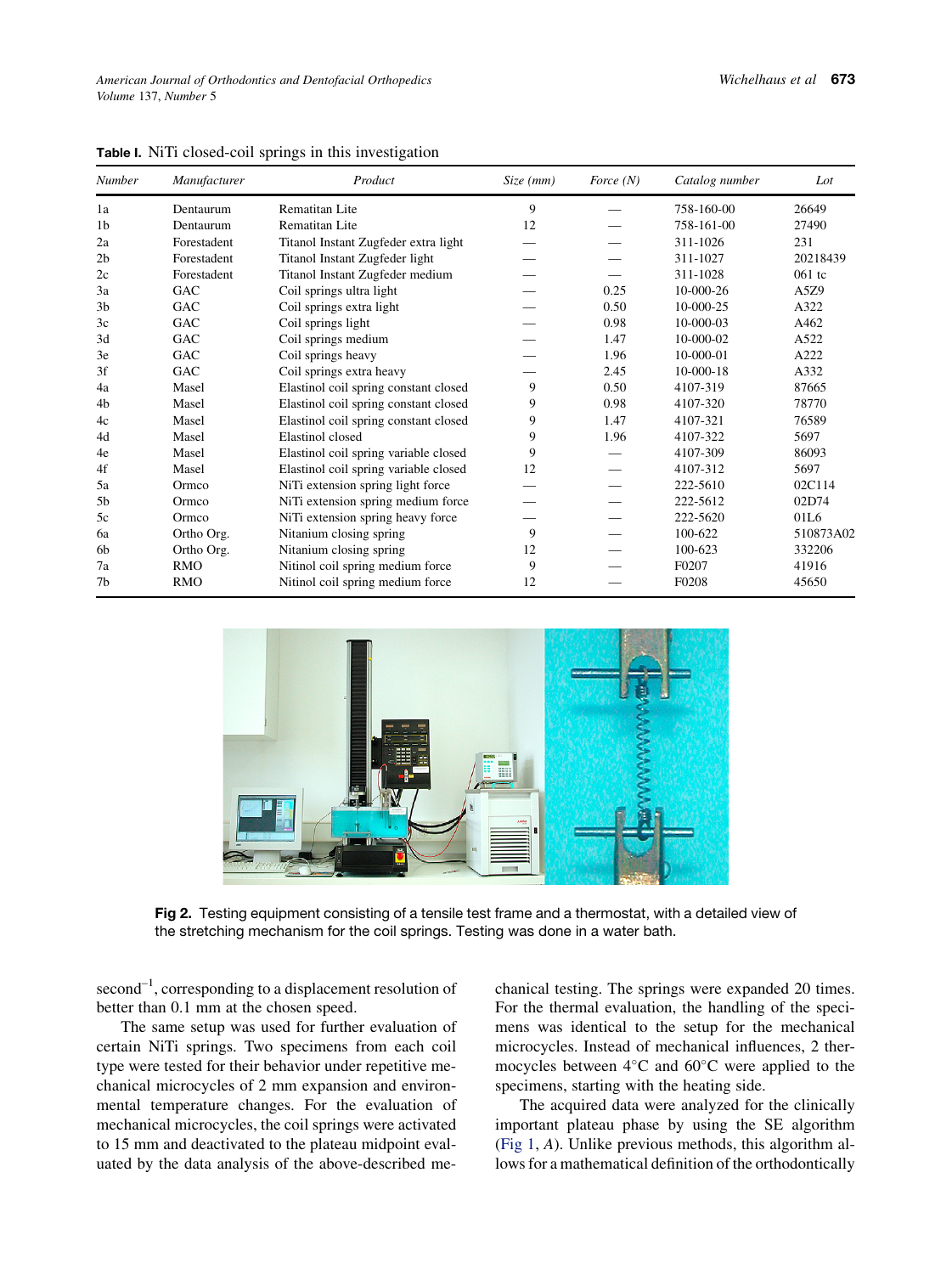<span id="page-3-0"></span>

Fig 3. Clinical plateaus varied with different preactivations: A, with increasing preactivation, force levels and plateau slopes decrease, whereas plateau length is increased. Activation of 15 mm results in noticeable differences between B, not preactivated, and C, preactivated coil springs.

relevant force plateau and is therefore suitable for product comparisons. It is based on the SE ratio defined by Segner and Ibe.<sup>[11](#page-7-0)</sup> This ratio describes the relationship between the maximum slope in the terminal region of the deactivation curve and the minimal slope in the plateau region. A ratio  $\geq$  2 is defined as "SE tendency."

Because of integrated preactivation in some products, the SE ratio is not suitable for the evaluation of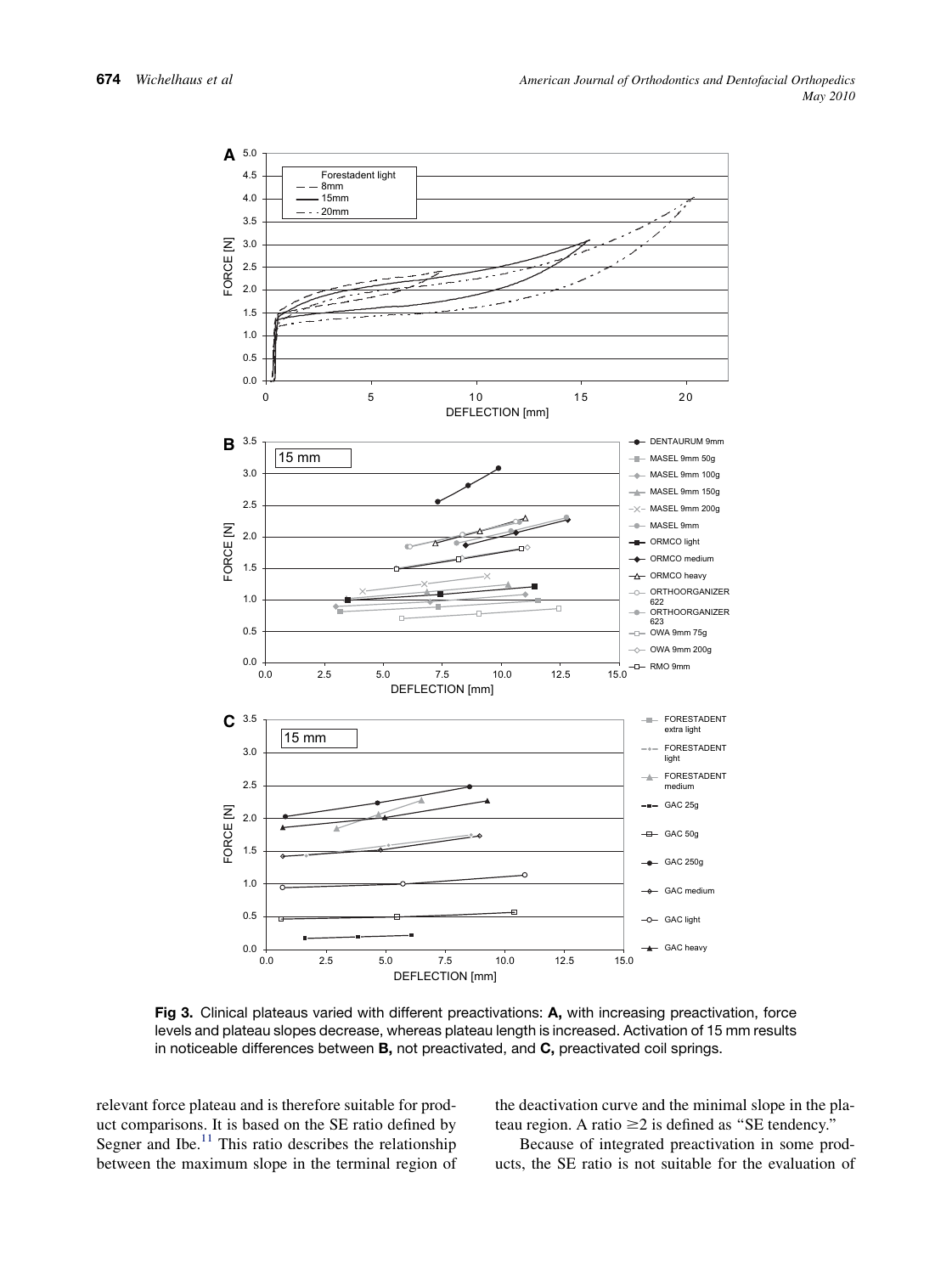Table II. Classification of NiTi closed coil springs into the following groups

| Strong superelasticity      |                                      |  |  |
|-----------------------------|--------------------------------------|--|--|
| without preactivation       |                                      |  |  |
| Masel                       | Elastinol coil spring constant 0.5 N |  |  |
|                             | Elastinol coil spring constant 1 N   |  |  |
|                             | Elastinol coil spring constant 1.5 N |  |  |
|                             | Elastinol coil spring constant 2 N   |  |  |
| Ormco                       | NiTi extension spring light          |  |  |
| Ortho Organizer             | Nitanium closing spring 9 mm         |  |  |
| <b>RMO</b>                  | Nitinol coil spring medium 9 mm      |  |  |
|                             | Nitinol coil spring medium 12 mm     |  |  |
| Weak superelasticity        |                                      |  |  |
| without preactivation       |                                      |  |  |
| Dentaurum                   | Rematitan Lite 9mm                   |  |  |
|                             | Rematitan Lite 12 mm                 |  |  |
| Masel                       | Elastinol variable 9 mm              |  |  |
|                             | Elastinol variable 12 mm             |  |  |
| Ormco                       | NiTi extension spring medium         |  |  |
|                             | NiTi extension spring heavy          |  |  |
| Ortho Organizer             | Nitanium closing spring 12 mm        |  |  |
| Strong superelasticity with |                                      |  |  |
| preactivation               |                                      |  |  |
| Forestadent                 | Titanol Instant Zugfeder light       |  |  |
|                             | Titanol Instant Zugfeder medium      |  |  |
| GAC                         | Coil spring ultra light              |  |  |
|                             | Coil spring extra light              |  |  |
|                             | Coil spring light                    |  |  |
|                             | Coil spring medium                   |  |  |
|                             | Coil spring heavy                    |  |  |
|                             | Coil spring extra heavy              |  |  |
| Weak superelasticity        |                                      |  |  |
| without preactivation       |                                      |  |  |
| Forestadent                 | Titanol Instant Zugfeder extra light |  |  |

all products and had to be modified. A reliable relationship can be achieved by comparing the maximum slope of the initial parts of the deactivation curve with the plateau slope instead of the final slope of the deactivation curve [\(Fig 1](#page-1-0), B). By displaying all data points with a modified  $SE$  ratio  $\geq$  2 on the graph, a plateau-like region can be generated. The clinically relevant ''C plateau'' is then defined by evaluating the deactivation curve for the range with the largest span on the deflection axis and a force range of 20% of the SE plateau midpoint force.

### Statistical analysis

Statistical evaluation was performed by evaluating means and standard deviations for plateau extension, slope, force level, and plateau midpoint. In addition, analysis of variance (ANOVA) (the Student-Newman-Keuls test) was calculated for the deflection of 15 mm, classifying the springs at a probability level of 0.05 for the 2 criteria of plateau length and plateau slope.

[Figure 3](#page-3-0) displays the clinical plateaus for an activation of 15 mm, evaluated by the SE algorithm. According to the SE algorithm, only products achieving an SE ratio of at least 2 (SE tendency) were evaluated. The results show that plateau height and localization varied considerably with different activation levels. Four groups were formed according to the mechanical properties of the springs (Table II): (1) strong superelasticity without preactivation, (2) weak superelasticity without preactivation, (3) strong superelasticity with preactivation, and (4) weak superelasticity with preactivation.

[Table III](#page-5-0) shows the results for springs with 15 mm without activation. The strongly SE spring can be differentiated from the weakly SE spring by the difference in the gradient of the clinical plateau. The difference in applied force is clearly greater for the weakly SE springs ([Fig 3](#page-3-0), B). The difference between groups 1 and 2 compared with 3 and 4 was the location of the plateau on the x-axis. Preactivated springs show a clinical plateau that extends until the spring is almost fully deactivated [\(Figs](#page-3-0) [3](#page-3-0), C, and [4](#page-6-0), B). This is in contrast to the unpreactivated springs, for which the plateaus end 3 to 5 mm before being fully deactivated (Figs  $3, B$ , and  $4, A$  $4, A$ ).

At the 4-mm activation, only the springs from GAC and 2 from Masel had SE properties resulting in small force plateaus.

At 8 mm, the GAC springs still predominated, but also most springs from Forestadent and Masel began to show clinical plateaus. The force levels of the clinical plateaus varied strongly between different products. Although the GAC light produced a force of 0.5 to 0.75 N, that of the Forestadent spring was 1.5 to 1.8 N. For sagittal movement of teeth along the wire, a force of 1.5 to 2 N is needed, and this is possible with an 8 mm activation of these springs: RMO, 9 mm; Masel, 9 mm and 150 g; Forestadent light; and GAC medium. No other springs gave a relevant force level for this type of tooth movement. GAC heavy und Forestadent medium when activated by 8 mm produced forces in excess of 2.5 N.

For a 15 mm extension, most springs had clinical plateaus [\(Fig 3](#page-3-0),  $B$  and  $C$ ). As well as the GAC springs, Forestadent light; Masel, 9 mm and 50, 100, and 150 g; and Ormco light also exhibited well-pronounced plateaus with large extensions. Springs with force levels from 25 to 250 g are available with these plateau distributions. An activation of 8 to 15 mm clearly increases the size of the relevant clinical plateau. This allows application of defined forces to the teeth. However, force levels tend to decrease with the amount of activation. Thus, Forestadent light showed force levels of 15 to 1.8 N at 8-mm activation and 1.4 to 1.7 N at 15 mm activation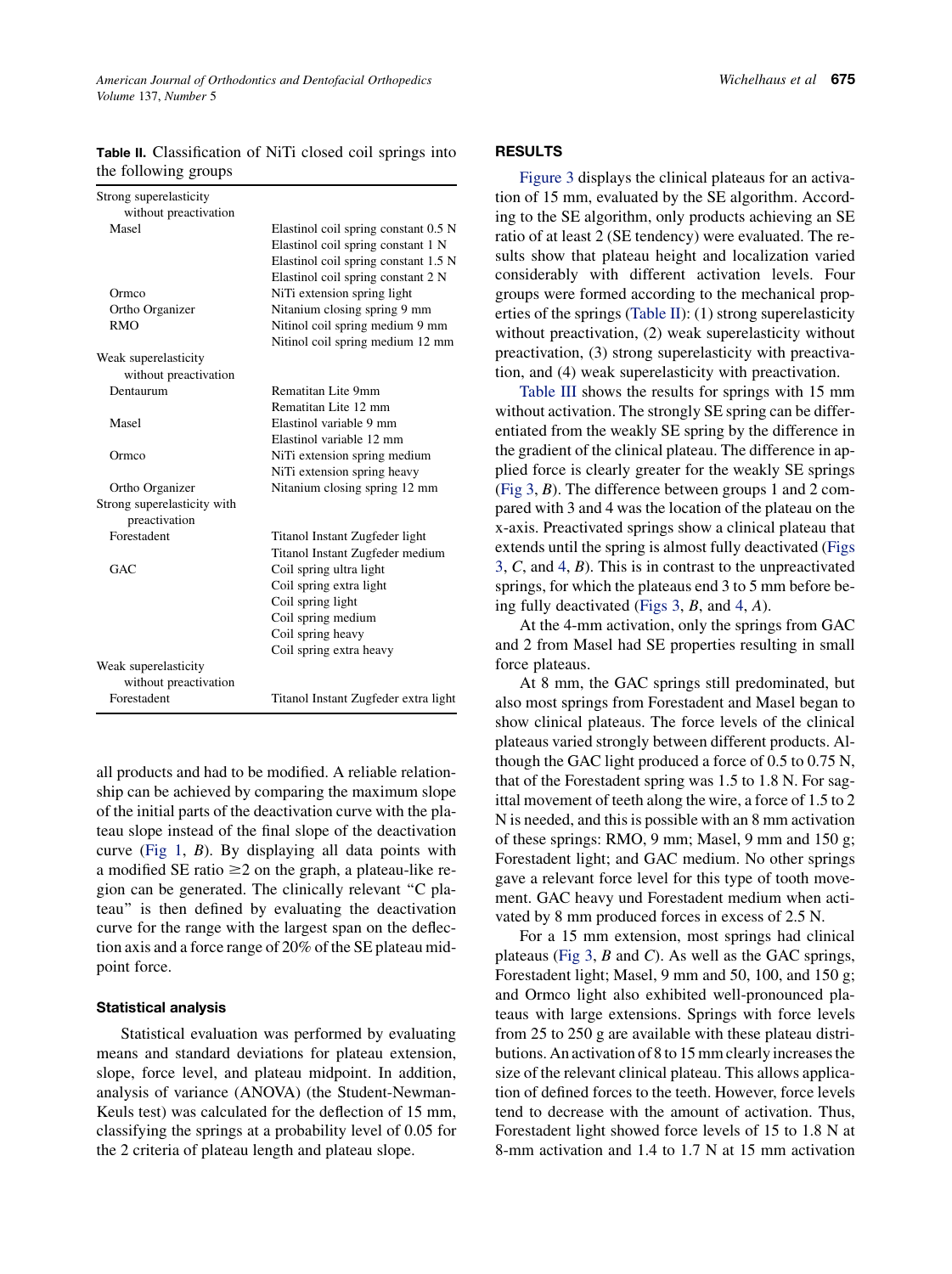| <b>Number</b>  | Manufacturer    | Plateau length (mm) and corresponding group |           | Plateau slope (N/mm) and corresponding group |       |
|----------------|-----------------|---------------------------------------------|-----------|----------------------------------------------|-------|
| 1a             | Dentaurum       | 2.58                                        | 9         | 0.21                                         | 7     |
| 2 <sub>b</sub> | Forestadent     | 6.91                                        | 3         | 0.05                                         | 3,4   |
| 2c             |                 | 3.55                                        | 8         | 0.12                                         | 6     |
| 3a             | GAC             | 4.46                                        | 5,6,7,8   | 0.01                                         |       |
| 3 <sub>b</sub> |                 | 9.79                                        | ı         | 0.01                                         |       |
| 3c             |                 | 10.17                                       |           | 0.02                                         |       |
| 3d             |                 | 8.25                                        | 2         | 0.04                                         | 2,3,4 |
| 3e             |                 | 8.59                                        | 2         | 0.05                                         | 3,4   |
| 3f             |                 | 7.72                                        | 2         | 0.06                                         | 4     |
| 4a             | Masel           | 8.42                                        | 2         | 0.02                                         |       |
| 4b             |                 | 8.02                                        | 2         | 0.02                                         | 1,2   |
| 4c             |                 | 6.87                                        | 3         | 0.03                                         | 1,2,3 |
| 4d             |                 | 5.29                                        | 4,5,6     | 0.05                                         | 3,4   |
| 4e             |                 | 4.75                                        | 4,5,6,7   | 0.09                                         | 5     |
| 5a             | Ormco           | 7.91                                        | 2         | 0.03                                         | 1,2,3 |
| 5b             |                 | 4.33                                        | 6,7,8     | 0.09                                         | 5     |
| 5c             |                 | 3.82                                        | 7,8       | 0.11                                         | 5,6   |
| 6a             | Ortho Organizer | 4.47                                        | 4,5,6,7,8 | 0.09                                         | 5     |
| 6b             |                 | 4.65                                        | 4,5,6,7   | 0.09                                         | 5     |
| 7a             | <b>RMO</b>      | 5.31                                        | 5         | 0.06                                         | 4     |

<span id="page-5-0"></span>Table III. Comparison of coil springs (15 mm activation) with ANOVA and Student-Newman-Keuls tests at a significance level of  $\leq 0.05$  (lowest group indicates the best results and the highest the worst)

([Fig 3](#page-3-0), A). The main clinical advantage of a 15 mm activation is the long clinical plateau that extends to around 10 mm. [Figure 3,](#page-3-0)  $B$  and  $C$ , clearly shows the large variance in force levels for individual springs between 0.25 and 3.2 N. At the moment, the labels of springs by different manufacturers do not give absolute force levels. Thus, the Forestadent light spring applies a similar force as the GAC medium spring (Figs  $3, C$ , and  $4, B$  $4, B$ ).

Fifteen plateaus were seen at the 20-mm deflection. GAC 50 g and GAC light both exhibited plateau lengths of 12 mm. Forestadent light and Masel 9 mm, 50 g, also had broad plateaus of 10 mm in length. At the 25 mm deflection, most springs produced SE plateaus. However, many already had permanent deformation and therefore were not further evaluated. Only Forestadent light, GAC light, and GAC extra light displayed plateaus ending within 5 mm of the unstretched values for the spring.

At 30 mm, most springs showed either considerable permanent deformation or even breakage. With an extension of slightly more than 15 mm, GAC 50 g had the largest plateau in this study.

Regarding plateau extension, slope, plateau force level, and plateau midpoint, only 48 of 576 measurements showed a standard deviation exceeding 10% of the mean. By comparing group assignments for plateau length and plateau slope, most springs were in different but fairly close groups. Only GAC extra light and light were in group 1 for both criteria.

Results for mechanical microcycles and thermocycles are shown in [Figures 5a](#page-6-0)nd [6.](#page-6-0) Mechanical microcycles result in a force reduction of about 10% within the first 5 cycles. Thereafter, the force remains relatively stable.

The thermal evaluation showed a force increase by heating and a decrease by cooling. Overall, thermocycles resulted in a permanent force increase of 15% to 20%.

## **DISCUSSION**

SE materials have become increasingly important in orthodontic treatment. However, there are few basic data to provide unbiased information about the mechanical properties of these alloys. We evaluated 24 SE retraction coil springs for their mechanical behavior at oral temperature. Different activation levels and the influence of temperature cycles and mechanical microcycles from tongue play or mastication were evaluated.

To compare the different coil springs, a new algorithm had to be developed. Earlier attempts were made to characterize the plateaus of NiTi products. Melsen and  $Terp<sup>10</sup>$  $Terp<sup>10</sup>$  $Terp<sup>10</sup>$  proposed a regression line connecting maximum force and the force at 0.5 mm activation to compare SE products. However, this procedure gives only a rough approximation of the plateau. Another proposal is the SE ratio by Segner and Ibe, $^{11}$  $^{11}$  $^{11}$  relating the maximum and minimum slopes on the deactivation curves. This procedure allows for classification of the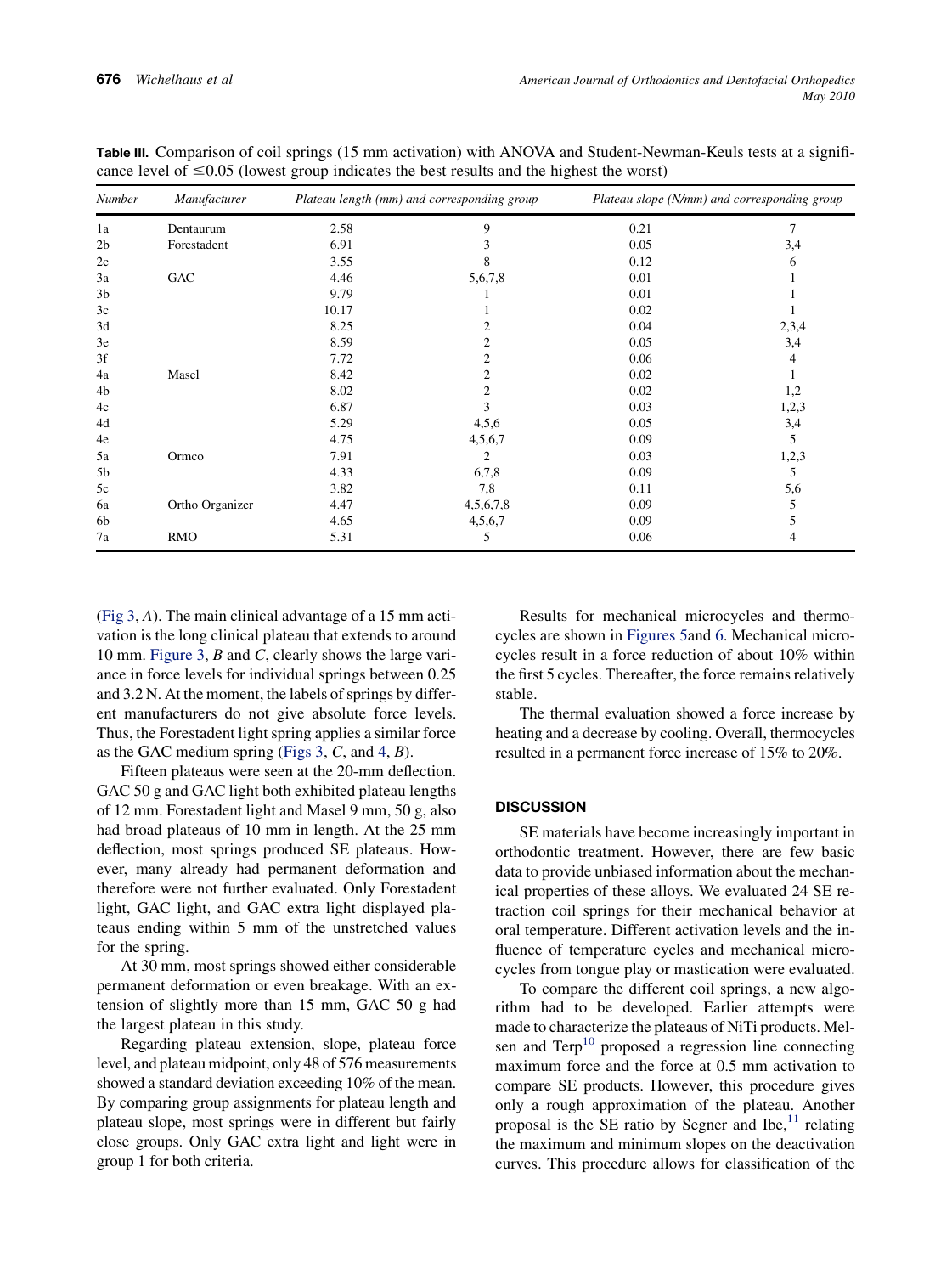<span id="page-6-0"></span>

Fig 4. Strong SE closed-coil springs. A, Without preactivation. B, With preactivation, the force remains until the end of the tooth movement compared with coil springs without preactivation.

products with SE tendency (ratio  $\geq$ 2), superelasticity (ratio  $\geq$ 8), or no SE behavior. But this approach does not tell the orthodontic practitioner the typical force level of the plateau. A more sophisticated approach is described by the SE algorithm. Based on a modification of the SE ratio, it allows for identification of the extension and the force level of the clinically relevant plateau by means of a mathematical calculation and is especially valuable for an unbiased comparison of different products. Therefore, the force-deflection data in this study were evaluated with the SE algorithm.

The results of this evaluation of the data suggest that the expression of a clinical plateau in SE retraction coils highly depends on the initial activation. A considerable deflection is necessary to form enough SIM. Only the expression of SIM leads to the characteristic development of force plateaus in the deactivation curve. To obtain good plateau regions, it is important to activate all springs by at least 15 mm when attaching them to the appliance. Activations of more than 25 mm cause a higher

![](_page_6_Figure_5.jpeg)

Fig 5. Multiple deflection cycles cause force drop of approximately 15% over the first 3 cycles. Thereafter, the forces remained reasonably stable.

![](_page_6_Figure_7.jpeg)

Fig 6. Typical influence of temperature cycles on SE coil springs as shown by this example of a Masel 9-mm, 50-g closed-coil spring. Cycles begin with heating. Note the force increase at mouth temperature induced by the first temperature cycle (*wide line*). The second cycle (*thin line*) did not change the alloy properties any more.

failure rate because of permanent deformation and even breakage of the coil springs.

As shown in the literature, different amounts of activation also lead to variable force levels at a predeter-mined deflection.<sup>[12](#page-7-0)</sup> This is unlike stainless steel, when, unless the spring is permanently deformed, a predetermined deflection can be related to a defined force, independent of the previous deflection history. In NiTi alloys, deflection memory (not to be confounded with shape memory) can be observed. This means that, at a certain defined deflection, a closedcoil spring might deliver highly variable forces depending on whether the extension is small or large. In extreme cases, this can lead to force variations up to 100% as seen in the GAC heavy spring. At an initial activation of 30 mm, the plateau force level is 1 N, whereas, at an activation of only 8 mm, the plateau